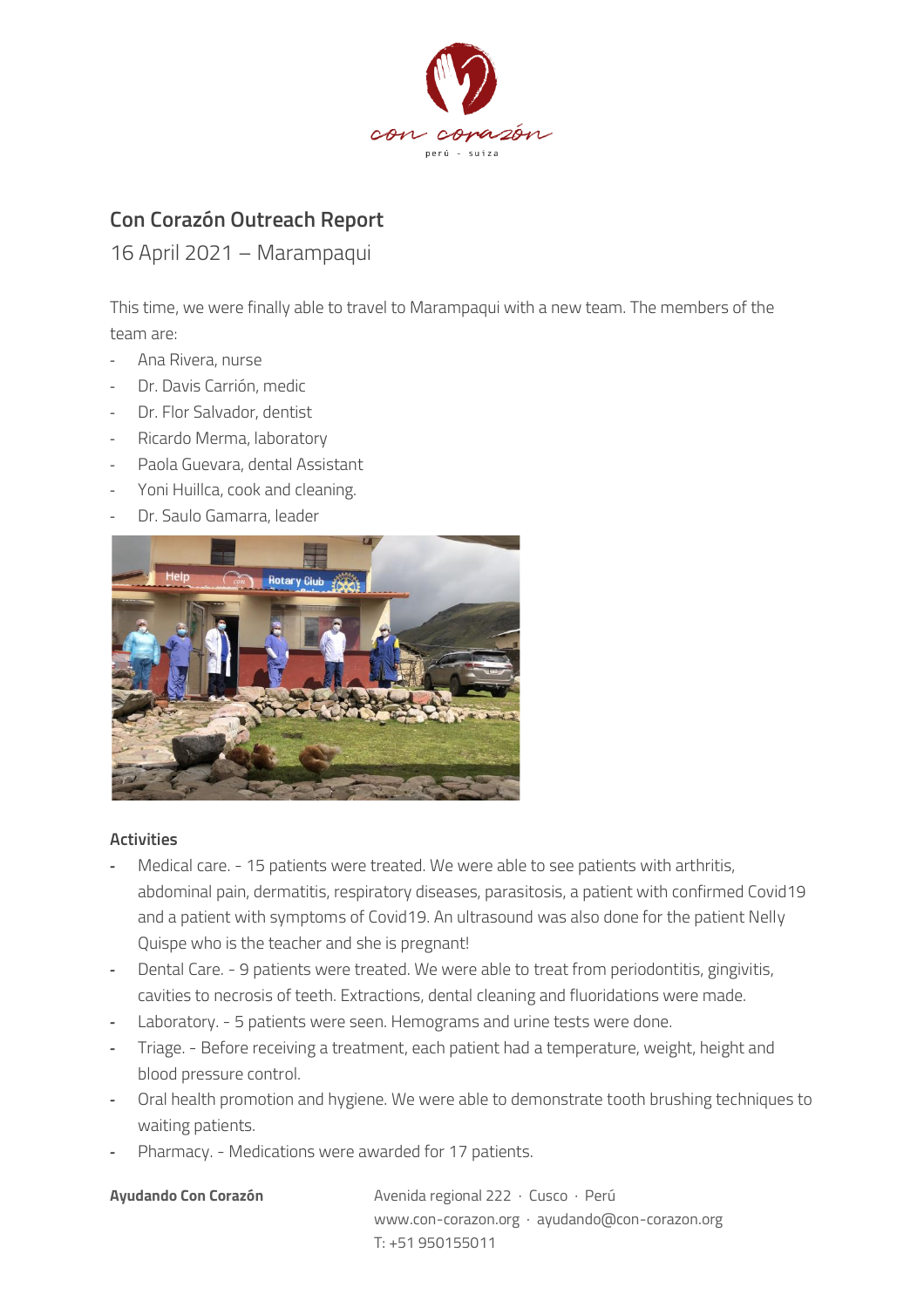

## **Challenges**

- *-* Generator. At first the generator did not start. I found the fuel inlet hose cut off and the oil content to a minimum. We were able to fix the hose and increase the oil. Finally, it was able to turn on and after 5 minutes of operation a lot of smoke came out and we had to turn it off. As a consequence, the dentist was unable to perform dental work and the laboratory could not turn on the machines, limiting the work. This has to be repaired by Mario Huillca, owner of the environment, who unfortunately is ill with Covid19.
- *-* Humidity. We found 2 sources: the plumbing system in the bathroom has a water leak and the rains. For the bathroom plumbing, it needs to be repaired soon by Mario Huillca. For the second, very soon there will be no more rains, however, we must take the necessary precautions. For example, painting the external wall and repairing the ceiling of the second floor. Also placing metal mesh on the windows to allow moisture not to damage the internal environment.
- *-* Internal combustion. The breathing of soot inside the houses in Marampaqui is very frequent. This leads to severe respiratory illness and even death. An improved stove system would be the solution to this problem.

### **Photo Gallery**



Dr. Davis with patients. The children's teacher is 36 weeks pregnant!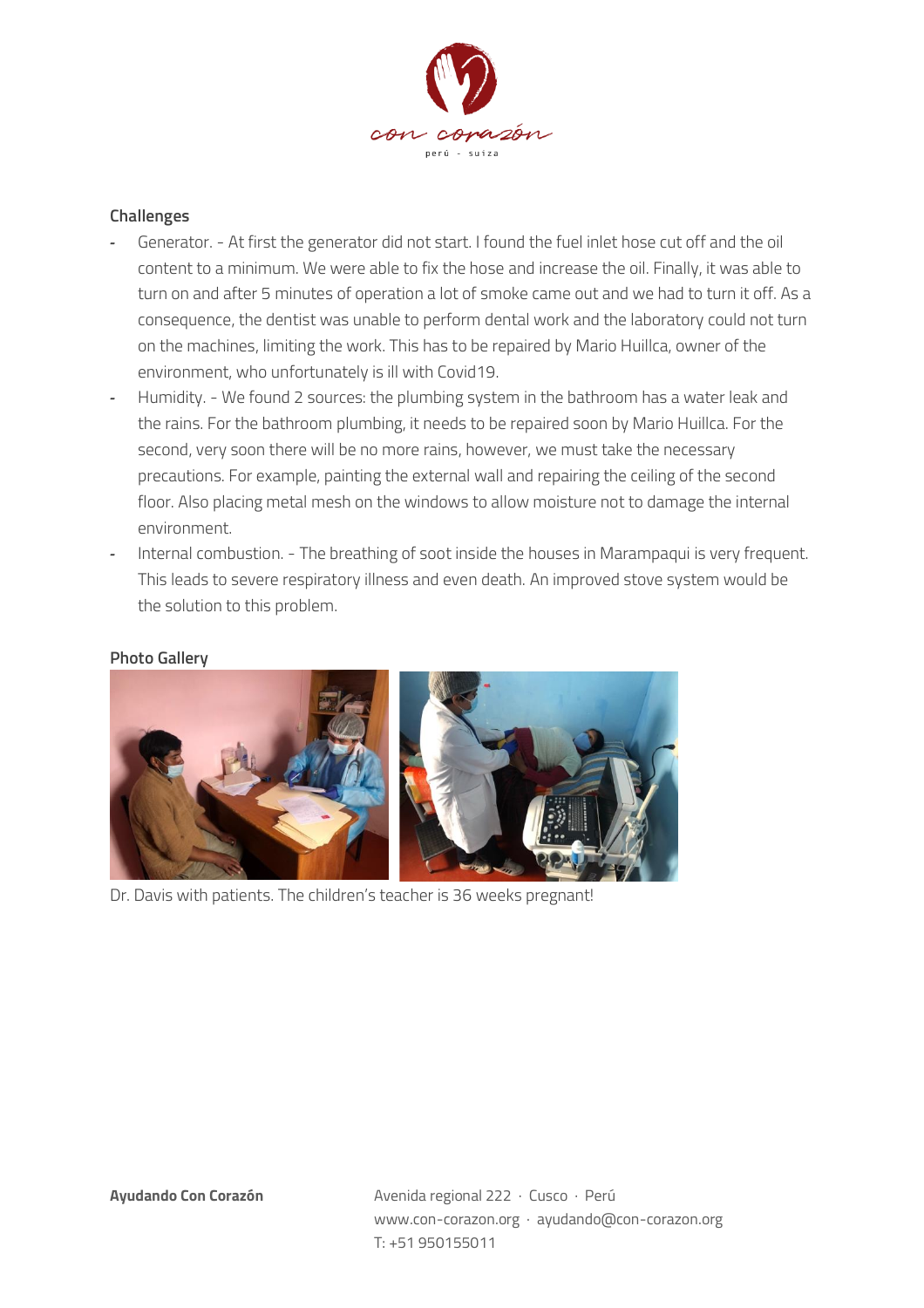



Dr. Flor with patients and ger dental assistant Paola with patients



Triage with nurse Ana and Yoni



Ricardo is helping in Pharmacy